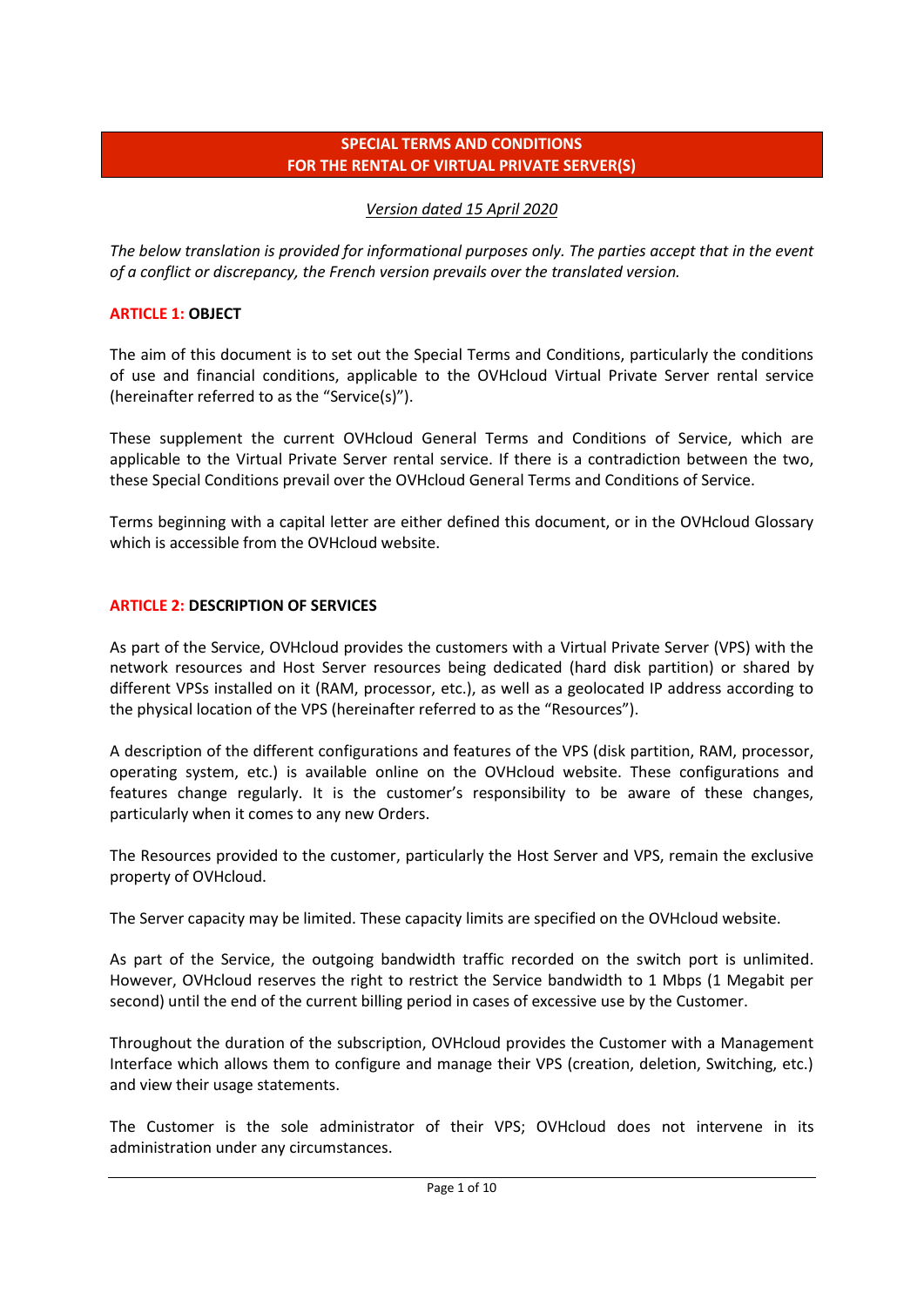Meanwhile, OVHcloud is responsible for the administration of the hardware and network infrastructure, more specifically the administration of the Host Server on which the Customer's VPS is installed. Before selecting and using their VPS, the Customer agrees to carefully review each available configuration in order to select the one best suited to their needs.

Due to the highly technical nature of the Service, OVHcloud is only subject to a "best endeavours" obligation.

#### **ARTICLE 3: ORDER AND DELIVERY**

Once the Customer's order has been confirmed by OVHcloud, OVHcloud sends the access codes that will enable the Customer to connect to the VPS. These generic access codes are not intended to be used indefinitely. It is the Customer's responsibility to change the codes as soon as possible after they have received them, while respecting best practices in terms of secure and confidential authentication methods.

As part of the Service, the Customer has the ability to modify the configuration of their VPS according to the models offered by OVHcloud. To do this, they can Order the configuration to which they wish to switch their VPS from their Management Interface. This modification takes place within a few hours after the Order. Please note that it is only possible to Switch to a higher configuration.

As the Service is based on virtualisation technologies, the Customer acknowledges that OVHcloud cannot guarantee the feasibility of Switching requests.

The billing methods applicable to the configuration change are set out in the Article below entitled "Duration, Prices and Billing".

#### **ARTICLE 4: TERMS AND CONDITIONS OF USE**

#### **4.1 Requirements**

The Customer must have an internet connection to log in to the Management Interface and access the Service, and remains solely responsible for the availability, reliability and security of their Internet connection.

The Customer confirms that they have the technical knowledge needed to ensure the proper administration of virtual servers such as the VPS offered by OVHcloud, as well as to carry out ongoing backups of the data stored on the Service.

The Customer also agrees to familiarise themselves with the documentation provided by OVHcloud relating to the VPS Service.

Before using the Service, it is the Customer's responsibility to familiarise themselves with all of its features, specifically those set out in the "Description of Services" article above, as well as the applicable Conditions of Service, particularly these Conditions of Use. The Customer confirms that these conditions meet their needs, in view of their activities and risk analysis.

#### **4.2 General information**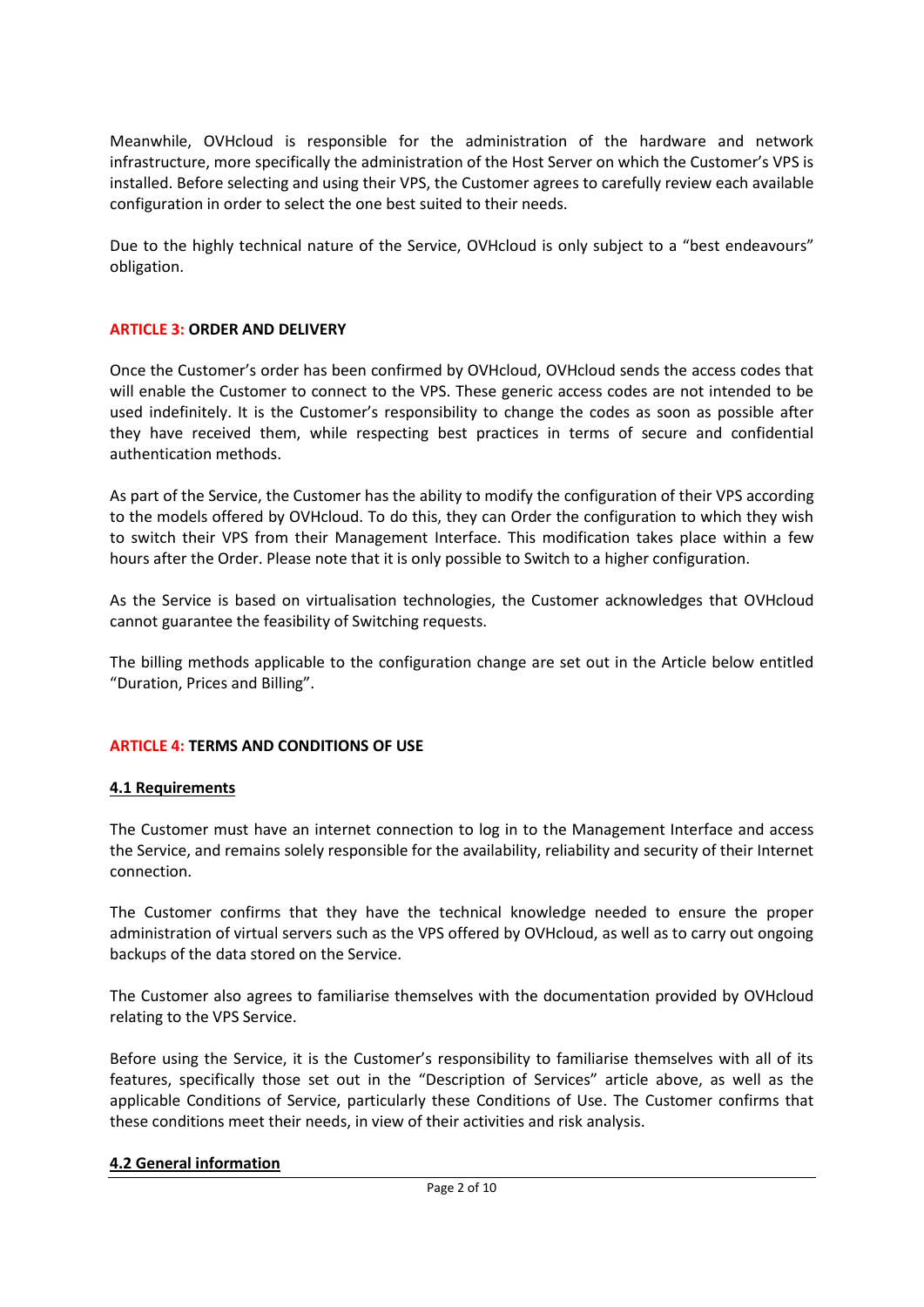The Customer is solely responsible for their use of the Service, particularly services and websites hosted on their VPS, the Content and information transmitted, distributed or collected, its operation, and its update.

The Customer shall act as the hosting provider within the meaning of the provisions of Article 6-I-2 of the Law for Confidence in the Digital Economy (*Loi pour la Confiance dans l'Economie Numérique*) of 21 June 2004, in the sense that they "undertake, even free of charge, in order to render accessible to the public via online public communication services, the hosting of signals, writings, images, sounds or messages of any kind, supplied by the recipients of those services".

In this sense, OVHcloud only ensures the Customer's access to the Service, allowing the Customer to store their or their customers' data.

OVHcloud reiterates that it is the Customer's responsibility to take all the technical provisions allowing for the holding and retention of connection logs or any data that allows the identification of anyone who contributed to the creation of content or the content of services for which the Customer is a provider. This is in accordance with the legislation in force, and particularly Decree No. 2011-219 of 25 February 2011 relating to the storage and communication of data that allows the identification of any person having contributed to the creation of content put online, providing for a retention period of 12 months.

The Customer is forbidden from using the Service to implement jailbreaking services for the purposes of downloading large quantities of files onto hosting platforms.

The Customer acknowledges that for security reasons, certain features, uses and protocols (such as IRC or P2P file sharing) are likely to be limited by the Service. Anonymisation services (Proxy) and cardsharing (CCCam or similar) are not permitted on the Service.

For the preservation of the Infrastructure, OVHcloud reserves the right to filter certain ports deemed to be sensitive. Likewise, the Customer acknowledges that limitations on UDP/ICMP flows are in place.

OVHcloud also reserves the right to limit or restrict certain VPS functions in order to ensure the security of its Infrastructure. OVHcloud will inform the Customer of blockages being put in place wherever possible.

As part of the Service, OVHcloud manages the usage of resources made available to the Customer through an agent, installed by default, that monitors and gives alerts on resource usage rates. The Customer may deactivate this function if they wish, by uninstalling the agent.

As some of the Host Server Resources on which the VPS provided to the Customer is installed are shared with other VPSs installed on said Host Server, the Customer agrees to not use the Service in a way that is detrimental to other OVHcloud customers or that harms the reputation of the Host Server's IP address.

OVHcloud does not carry out any specific backups on the Content and the data stored on the Customer's VPS. It is the Customer's responsibility to take every measure necessary to protect against the loss of their Content and their data.

### **4.3 Tools, software and API applications**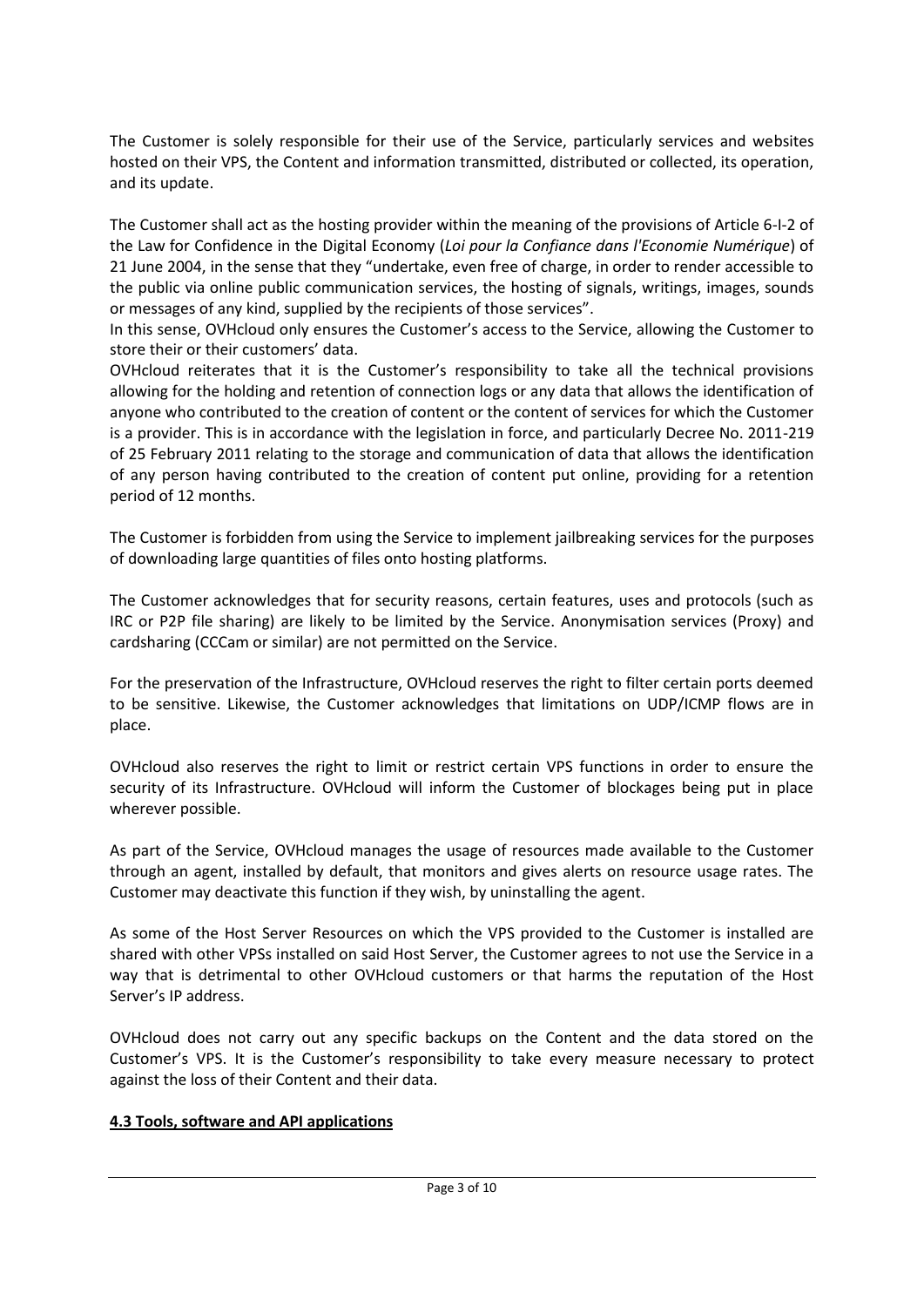The APIs, tools and software provided by OVHcloud as part of the Service must be used in compliance with the applicable Conditions of Service, including Third-Party Product Conditions communicated by OVHcloud, if applicable. The Customer agrees to also use the latest available versions of the APIs, tools and software provided by OVHcloud.

The Customer also agrees to respect the licence and operating system use conditions with which their VPS is configured by OVHcloud.

The aforementioned licence conditions and conditions of use for operating systems and applications are either communicated to the Customer at the time of the first order of the, configured with the systems and/or software preinstalled, or are made available to the Customer on the OVHcloud website or the software publisher's website.

The Services can be used and interconnected with elements not provided by OVHcloud (software, systems, connected devices, etc.). The Customer is responsible for acquiring all of the rights needed to use these elements, and shall pay the corresponding charges directly to the third party rights holders. The installation of these elements is carried out entirely under the Customer's responsibility. OVHcloud cannot be held responsible for malfunctions in the Customer's VPS following such an installation.

# **4.4 Changes and Updates to the Service**

OVH reserves the right to upgrade its operating systems and pre-installed applications, in particular by carrying out any updates and/or version upgrades it deems necessary. OVHcloud shall notify the Customer in the event that an update is required for an operating system or an application being used by the Customer.

The Customer can also carry out maintenance and update operations on the aforementioned operating systems and applications preinstalled on their VPS. In this case, the Customer assumes full responsibility and OVHcloud cannot be held liable for operations (maintenance, update, etc.) carried out that violate the applicable conditions of use and/or the licence conditions, or for the malfunction of the VPS following such operations carried out by the Customer.

Before undertaking updates or version upgrades on operating systems and applications, the Customer must take any measures necessary to ensure the continuity of their data, such as backup operations, and to ensure the compatibility of the upgrade or new version with the Service. To this end, the Customer shall consult the OVHcloud website, or if they are unable to find available information, contact OVHcloud Support.

In order to maintain the security level of the Customer's VPS and of all of the servers in its infrastructure, OVHcloud agrees to notify the Customer via email of available updates for applications maintained by OVHcloud for which a security flaw has been identified. If these applications are not updated following the request from OVHcloud, OVHcloud reserves the right to interrupt the VPS connection to the internet. Likewise, in the event that OVHcloud detects that the Customer's VPS has a security issue, an email may be sent to the Customer notifying them that a reinstallation is required in order to maintain the integrity of the VPS and the Infrastructure as a whole. OVHcloud reserves the right to interrupt the VPS connection to the Internet while the Customer reinstalls it. The Customer must carry out operations relating to transferring compromised system data to the new system themselves. OVHcloud's commitment and involvement is limited to the installation of the new system.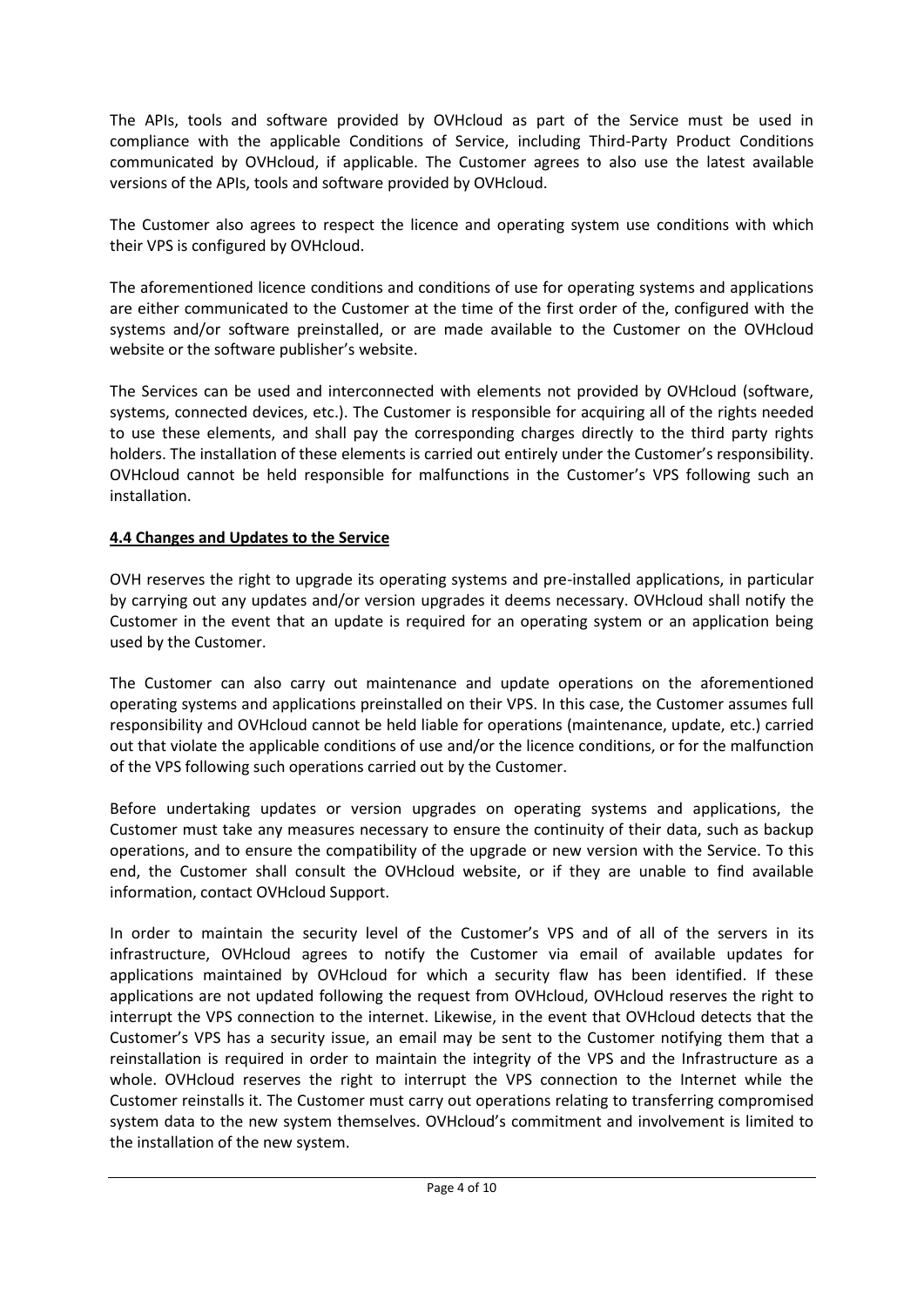## **4.5 Location**

The Datacentres available for providing the VPS are mentioned on the OVHcloud Website or during the Order.

When several locations are available, the Customer can select the location(s) of their choice when ordering. Their selection is final and cannot be changed later.

The Customer acknowledges and accepts that they are also subject to the applicable legislation for the country in which the Infrastructures are installed and in which their data is stored. They also acknowledge that OVHcloud has the ability to suspend its service when it is being used for an activity that is prohibited in the physical location of the equipment provided by OVHcloud.

Likewise, in the case of geolocated IP addresses, the Customer agrees to ensure that they do not use the service in contravention of the applicable legislation in the country in which the IP address is declared. In the event of such use, OVHcloud may be forced to suspend any geolocated address associated with the Customer.

#### **ARTICLE 5: MEASURES FOR THE PREVENTION OF SPAMMING FROM THE OVHCLOUD NETWORK**

OVHcloud implements a system of technical measures intended to prevent the dispatch of fraudulent emails and spam from its Infrastructure.

To this end, OVHcloud shall monitor outgoing traffic from the Service used by the Customer towards port 25 (SMTP server) on the internet. This operation shall consist of monitoring traffic using automatic tools.

The outgoing traffic shall be verified by the Supplier with a delay of a few seconds, rather than being filtered or intercepted. These operations shall be conducted in parallel between the server and the internet, and never via the front-end.

OVHcloud reserves the right to block the transmission of emails in certain cases.

Furthermore, no operations are carried out on sent emails: OVHcloud shall not tag emails, or modify emails sent by the Customer in any way. No information is stored by OVHcloud during these operations, aside from statistical data.

This operation is carried out regularly and is fully automated. No human intervention is involved during the verification of traffic to port 25 (SMTP port).

In the event that outgoing emails from the Customer's server are identified as spam or fraudulent emails, OVHcloud shall inform the Customer by e-mail and proceed to block the Server's SMTP port.

OVHcloud does not keep any copy of e-mails sent from the Service's SMTP port, even when they are identified as spam.

The Customer may request the unblocking of the SMTP port through their Management Interface.

Any new e-mail identified as spam will result in the SMTP port being blocked again for a longer period.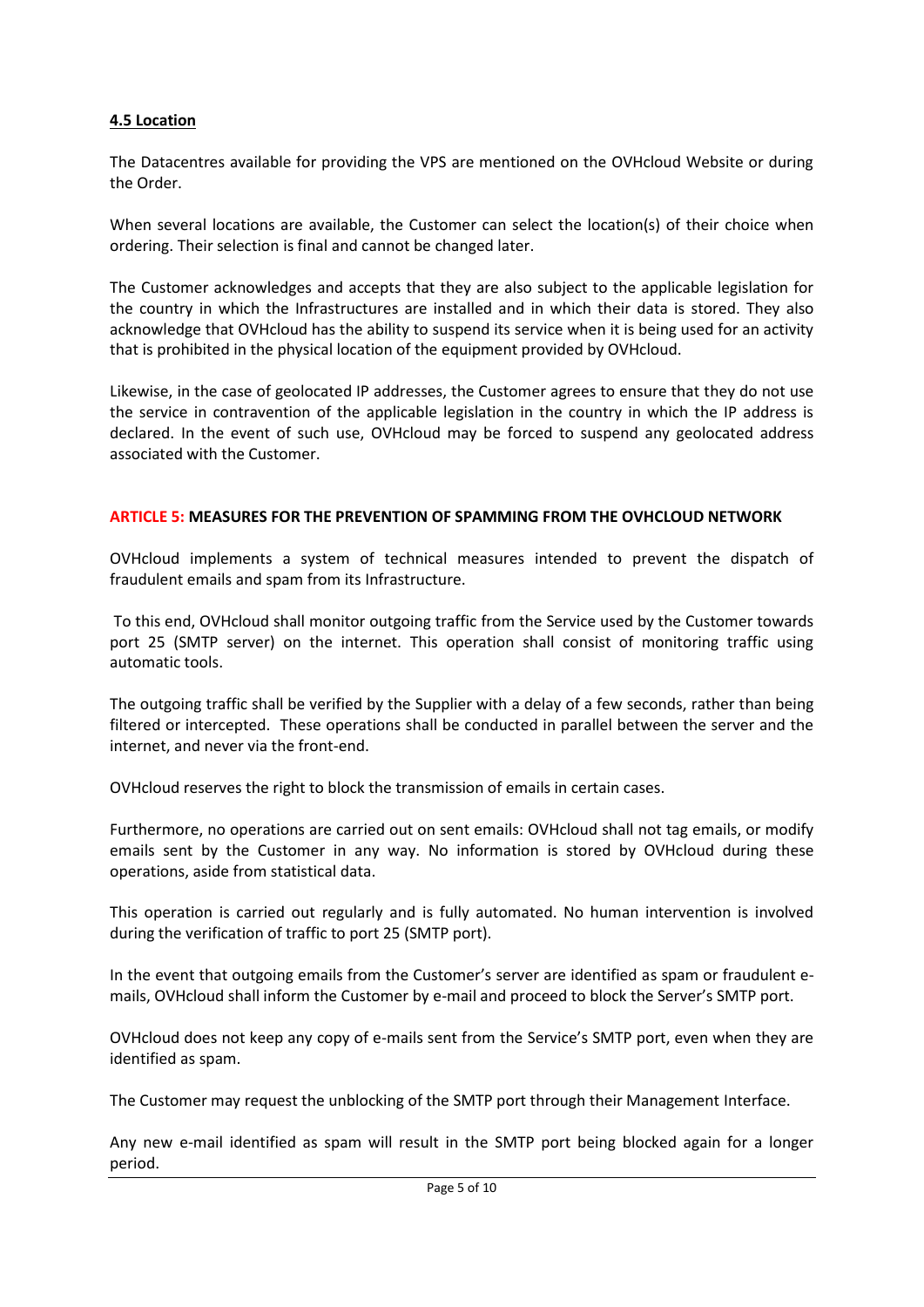If it is blocked for a third time, OVHcloud reserves the right to deny any new request to unblock the SMTP port.

## **ARTICLE 6: MITIGATION (PROTECTION AGAINST DOS AND DDOS ATTACKS)**

OVHcloud implements protection against DOS and DDOS-type (Distributed Denial of Service) attacks, provided that these are conducted on a massive scale. This function ensures that the operation of the Customer's Service is maintained throughout the duration of the attack.

This function involves checking traffic being sent to the Customer's Service from outside of the OVHcloud network. Traffic identified as illegitimate is then rejected prior to reaching the Customer's infrastructure, allowing legitimate users to access the applications offered by the Customer in spite of the attack.

These protection measures cannot apply in attacks such as SQL injection, brute force, exploitation of security flaws, etc.

Due to the vast complexity of the protection Service, OVHcloud is only subject to a "best endeavours" obligation. It is possible for an attack to not be detected by the tools in place, or that the tools in place are insufficient to maintain the operation of the Service.

Depending on the nature and complexity of the attack, OVHcloud will implement different levels of traffic protection in order to preserve its infrastructure and the Customer's Service.

Mitigation is only activated following the detection of an attack by OVHcloud's tools. As a result, until activation of the mitigation, the Service bears the attack directly, which may lead to its unavailability.

The mitigation is activated for an indefinite period and is automatically deactivated when OVHcloud no longer identifies malicious activity or illegitimate traffic to the Customer's Service.

Throughout the duration of the activated mitigation, OVHcloud cannot guarantee accessibility to the Customer's applications, but shall endeavour to limit the impact of this attack on the Customer's Service and on the OVHcloud Infrastructure.

If in spite of the mitigation activation, the attack of a nature as to adversely affect the integrity of the Infrastructure of OVHcloud or the infrastructure of OVHcloud's other customers, OVHcloud shall strengthen its protection measures which may lead to the deterioration of the Customer's Service or impact its availability.

Finally, it is possible that part of the traffic generated by the attack is not detected by OVHcloud's equipment and reaches the Customer's Service. The effectiveness of the mitigation also depends on the configuration of the Customer's Service. For this reason, it is the Customer's responsibility to ensure that they have the necessary skills to administer the Service properly.

As a reminder, the mitigation does not absolve the Customer from securing their Service, implementing security tools (firewalls, etc.), regularly updating their system, backing up their data, or ensuring the security of their programs (scripts, codes, etc.)

### **ARTICLE 7: SERVICE LEVEL AGREEMENTS (SLA)**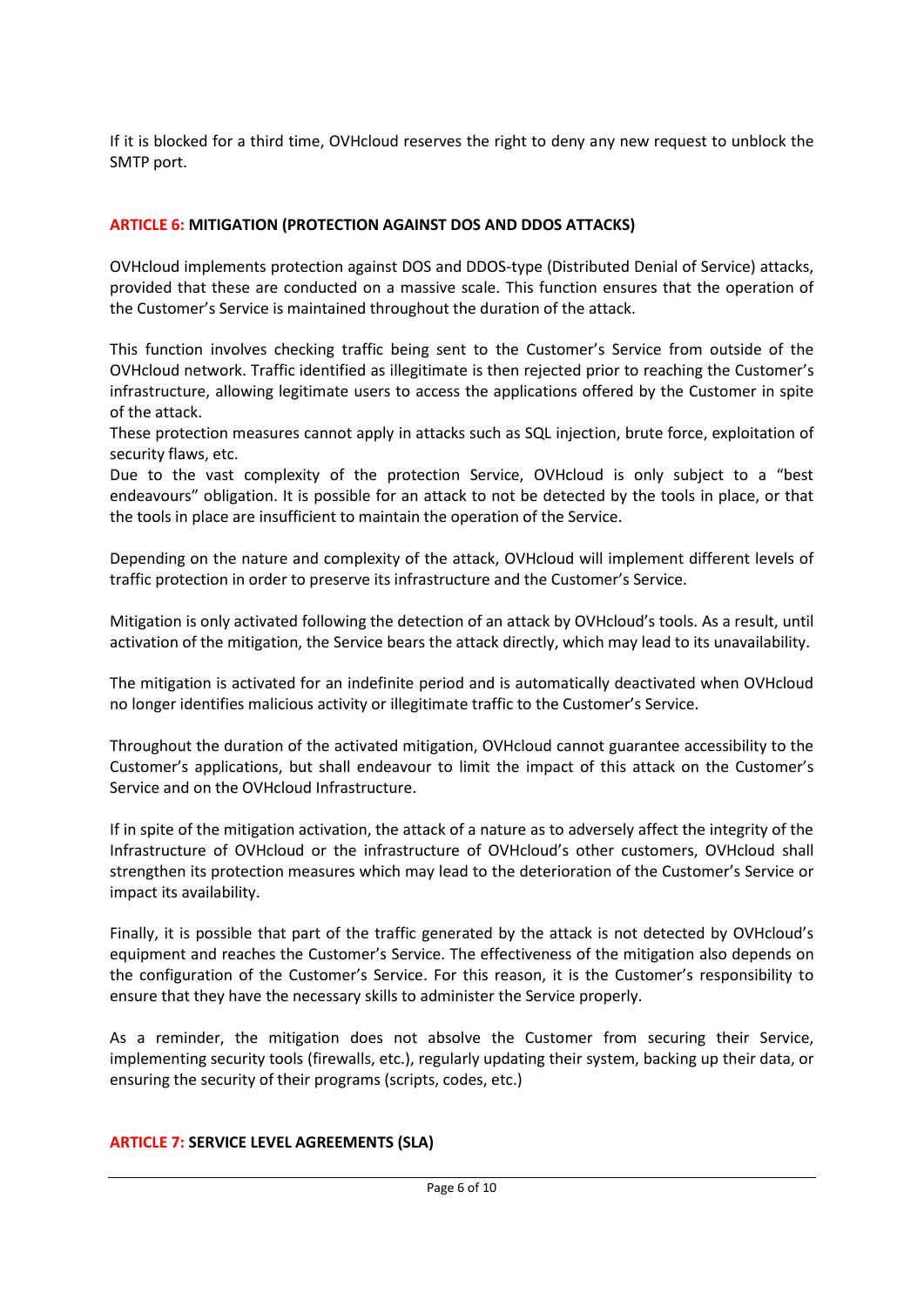OVH is committed to ensuring the following Service levels:

(a) VPS STARTER Range: Monthly availability rate: 99.5%

(b) VPS VALUE/ESSENTIAL/COMFORT/ELITE Ranges: Monthly availability rate: 99.9%

*"Monthly availability rate" should be understood as: the total number of minutes in the month considered as a deduction made from the number of minutes of unavailability over the month concerned. The total is divided by the total number of minutes in the month.* 

*"Unavailability" should be understood to mean: the loss of access to and inability to reboot the VPS, for more than three (3) consecutive minutes from the moment an Incident ticket has been opened by the Customer.*

The Service level agreements made above are subject to the exclusions below, and on the conditions that in the event of unavailability the Customer shall collaborate with OVHcloud to reestablish the Service as set out in the "Incident Management" article in the General Terms and Conditions of Service.

This agreement does not in any way concern the availability of elements that are under the Customer's control, such as software or applications installed on the VPS and used by the Customer.

OVHcloud implements technical tools for monitoring VPSs, in particular via "PING" requests. This service level agreement is not applicable in the event that OVHcloud is unable to perform the technical operations required for VPS monitoring due to the Customer's configuration of their VPS.

If OVHcloud confirms that a VPS is available and in good working order, OVHcloud is released from its obligations under this SLA. However, in this case, upon the Customer's request, OVHcloud agrees to assist them in identifying the cause of the issues found by the Customer. If OVHcloud identifies an Unavailability, OVHcloud completes the diagnostic and works in collaboration with the Customer to reestablish availability.

If the service level set out above is not reached, the Customer can request the following credits (subject to the exclusions below):

- Unfulfilled availability rate:
- (a) VPS STARTER Range:
	- i. Credit equal to 10% of the monthly amount paid by the Customer for the month during which the components were affected by the Unavailability, if the availability rate identified is equal to or higher than 99.0% and lower than 99.5%.
	- ii. Credit equal to 50% of the monthly amount paid by the Customer for the month during which the components were affected by the Unavailability, if the availability rate identified is lower than 99.0%.
- (b) VPS VALUE/ESSENTIAL/COMFORT/ELITE Ranges:
	- i. Credit equal to 10% of the monthly amount paid by the Customer for the month during which the components were affected by the Unavailability, if the availability rate identified is equal to or higher than 99.5% and lower than 99.9%.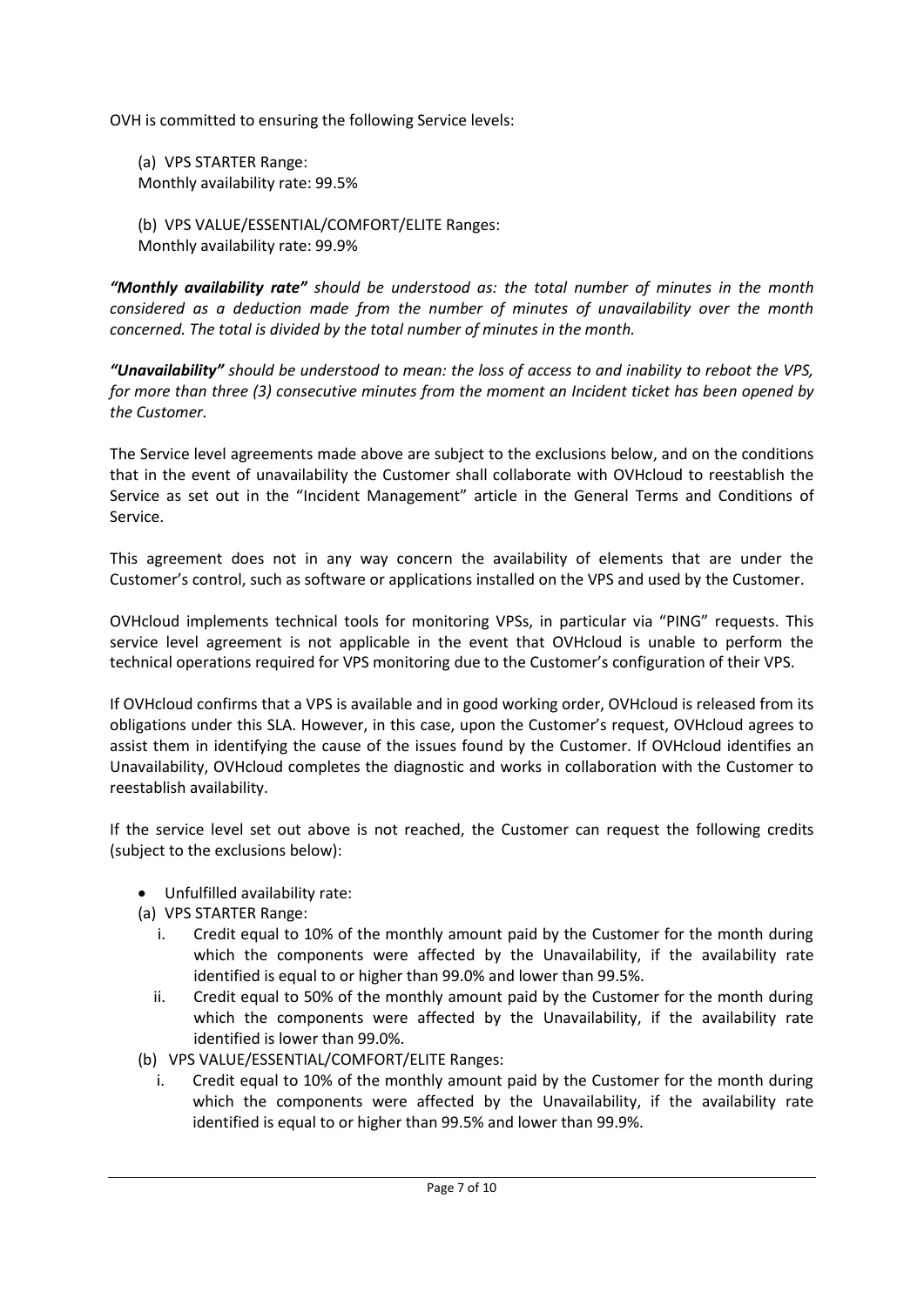ii. Credit equal to 50% of the monthly amount paid by the Customer for the month during which the components were affected by the Unavailability, if the availability rate identified is lower than 99.5%.

The credits cannot under any circumstances be refunded to the Customer as cash.

It is expressly agreed that for the Customer, the aforementioned credits represent a flat-rate compensation for any damage resulting from OVHcloud's non-compliance with the relevant service commitments. As a result, the Customer renounces the right to submit any other request, demand and/or action.

If an incident results in OVHcloud failing to comply with several commitments in the Service Level Agreement, the credits cannot be accumulated. When credit compensation is applied, it is provided as generously as possible to the Customer. Furthermore, the total accumulated compensation able to be attributed over the course of a month for all incidents combined cannot exceed 100% of the total monthly amount billed to the Customer.

The compensation operates by deduction from the Customer's next bill following OVHcloud's receipt of their claim for compensation. The Customer cannot request that the service level agreement be applied more than 1 month after closing the Incident ticket relating to the fault found and for which they would request the compensation set out in the terms of this article.

The Customer cannot under any circumstances use this article and request the aforementioned credit compensation in the event of unavailability resulting in full or in part from: (i) events or factors outside of the control of OVHcloud, including but not limited to cases of force majeure, third parties, internet connection issues, internet network downtime, downtime or incorrect usage of hardware or software under the Customer's management (particularly the applications run on the VPS); (ii) failure on the Customer's part to fulfil the obligations listed as part of this Contract (in particular, failure to collaborate in resolving the incident); (iii) incorrect or inappropriate usage of the Service by the Customer (particularly incorrect usage of the VPS or Management Interface, etc.); (iv) scheduled maintenance; (v) an interruption that falls under the conditions listed in the "Terms and Conditions of Use" article in this document; or (vi) hacking or piracy. In the scenarios listed above, and subject to point (iv), OVHcloud reserves the right to bill the Customer for the intervention carried out to reestablish availability, if any. This will be listed as a cost estimate sent to the Customer for validation.

The causes of unavailability, particularly the detection of the excluded cases defined above, are determined by OVHcloud by any means. This is mainly done on the basis of elements from the OVHcloud's system information (e.g. connection data), which can be sent to the Customer on request.

# **ARTICLE 9: DURATION, PRICES AND BILLING**

The applicable prices and payment methods are available on [https://www.ovhcloud.com.](https://www.ovhcloud.com/)

During Ordering, the Customer selects the initial duration of their Service subscription ("Initial Duration"). The Initial Duration begins on the day that the Service is activated. At the end of the Initial Duration, the Service automatically renews in successive periods of the same duration ("Renewal Period(s)"), unless the Service is renewed with a modified duration or terminated in accordance with the conditions set out above or in the General Terms and Conditions of Service in force.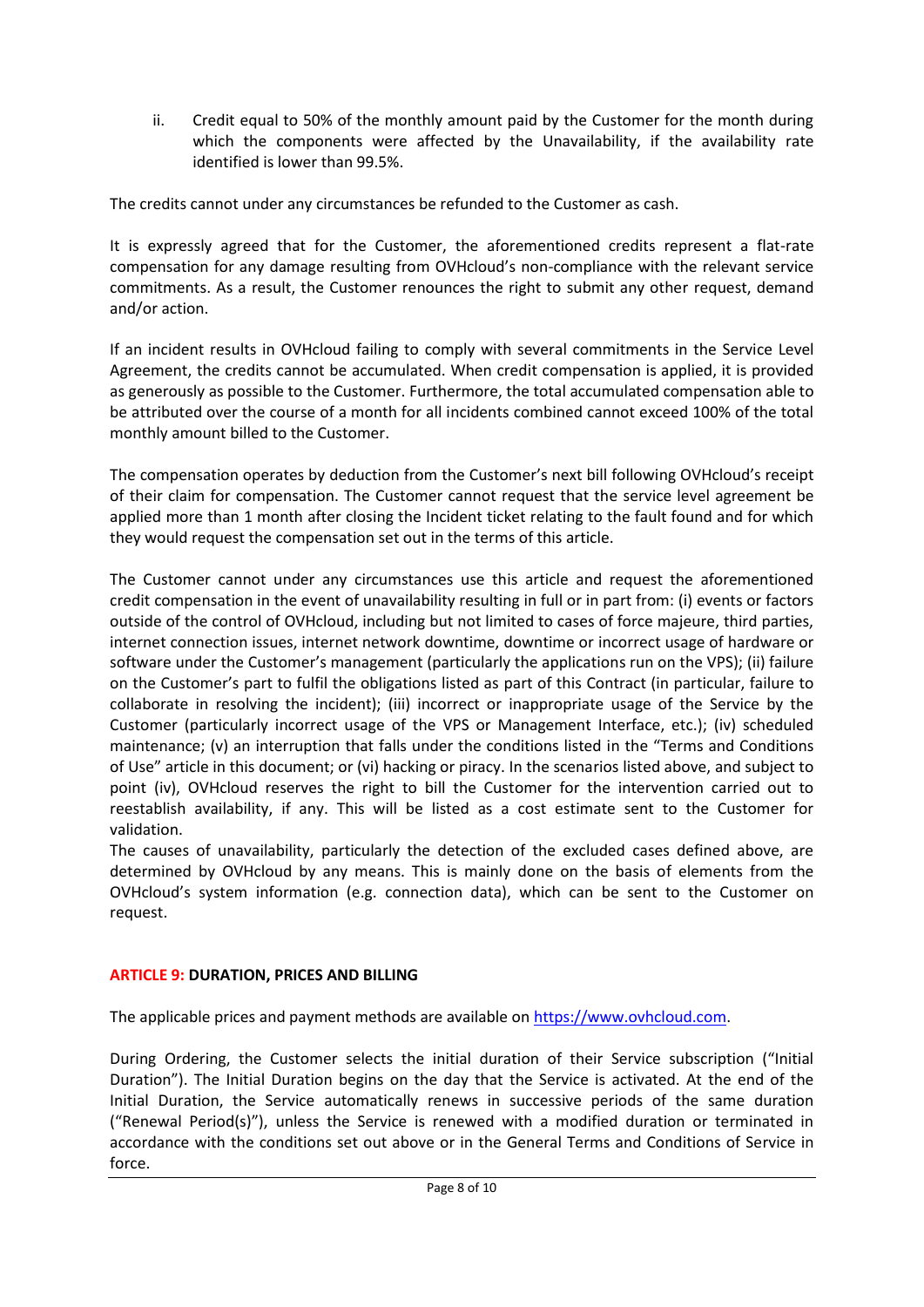During Ordering, as well as when the Service is renewed, a bill is issued and paid automatically using the payment method registered by the Customer. The Customer agrees to register a valid payment method from the methods available.

The Customer may modify the duration of future Renewal Periods for their Services using their Management Interface, at least 24 hours before the end of the Initial Duration or the current Renewal Period.

When the Initial Duration does not begin on the first day of the calendar month (start-up during the month), the Service's renewal cycle is realigned to a calendar cycle during the first renewal so that the following Renewal Periods begin on the 1st of the calendar month. *(For example: for a Service initially subscribed to for one (1) year on 24 May 2017, the automatic renewal at the end of its Initial Duration results in the Service being extended from 24 May 2018 up to 31 May 2019.)*

If the Customer does not wish for a Service to be renewed at the end of its Initial Duration or current Renewal Period ("Renewal Date"), they must deactivate the automatic payment function in their Management Interface.

In order to be effective and result in the termination of the Service at the end of the Initial Duration or current Renewal Period, the automatic payment function must be deactivated under the following conditions:

- a. For Services with a monthly renewal cycle, before the 19th day of the calendar month at 11:00 PM (Paris time) at the latest,
- b. For Services with a non-monthly renewal cycle (quarterly, six-monthly, annually, etc.) before the 19th day of the calendar month preceding its Renewal Date at 11:00 PM Paris time at the latest (*For example: to terminate a Service subscribed to for one (1) year in June 2018, at the end of its Initial Duration, the automatic payment must be deactivated before 19 May 2019, at 11:00 PM Paris time).*

If the automatic payment is deactivated under the conditions set out above, the related Service is automatically terminated and deleted at the end of the Initial Duration or current Renewal Period ("Expiry Date") including all of the content and data stored by the Customer as part of the Service. It is the Customer's responsibility to take all the necessary measures to ensure that their content and data is preserved before the Service is terminated.

However, the Customer retains the ability to renew the Service up to 24 hours before its Expiry Date, either by reactivating the automatic payment function, or by paying for the next Renewal Period in advance.

The duration of certain options or functions that may be associated with the Service, along with their renewal and termination conditions, may differ to those applicable to the Service. It is the Customer's responsibility to be aware of these.

The Customer may carry out a change of configuration on the VPS being billed. In this case, the Switch to a higher configuration is billed to the Customer at the time of request according to the price applicable to the new configuration, which can be checked on [https://www.ovhcloud.com.](https://www.ovhcloud.com/)

The delivery time is established by OVHcloud based on the available data in its information system, which is authentic and is fully binding on the Customer.